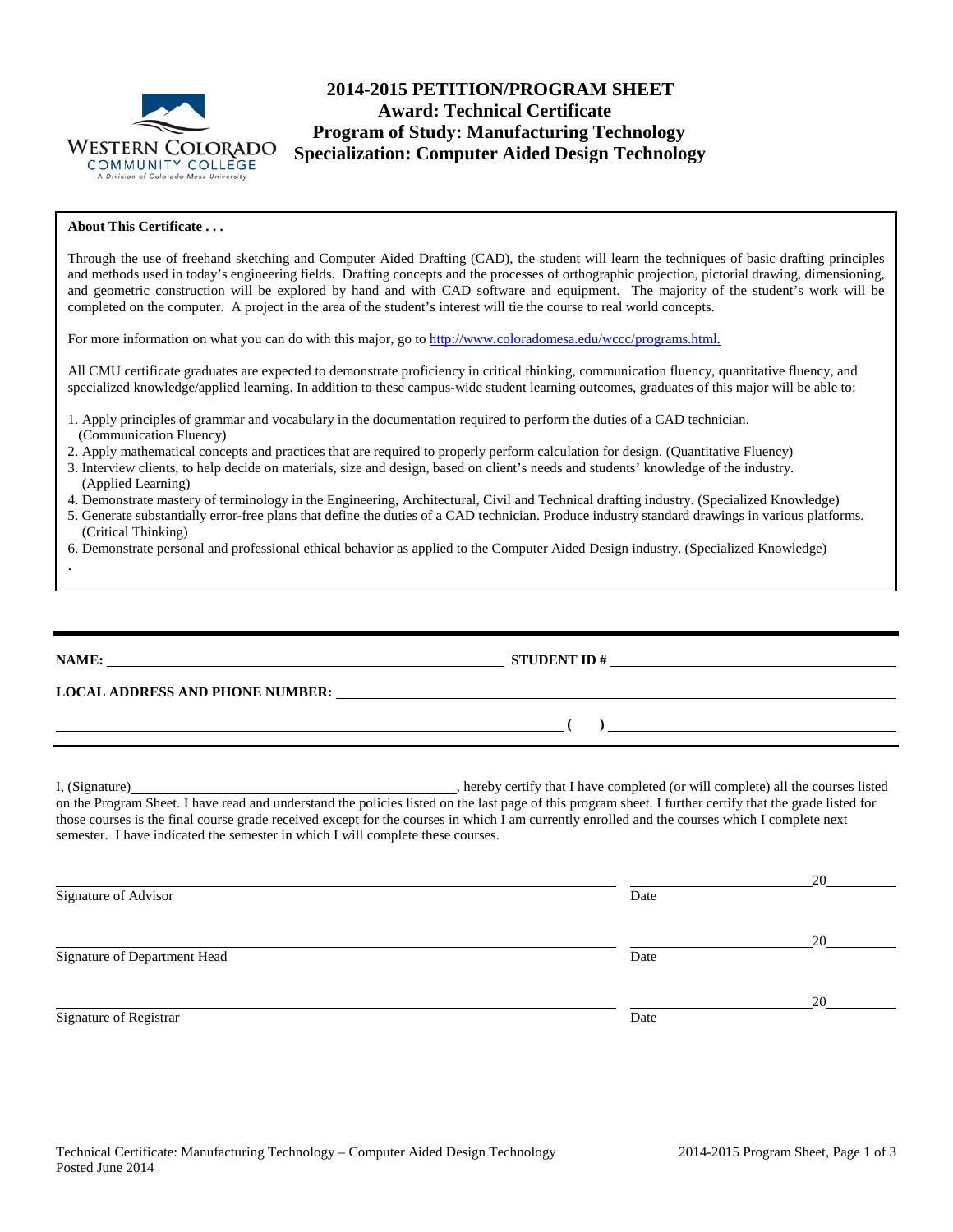### **Students should work closely with a faculty advisor when selecting and scheduling courses prior to registration.**

Degree Requirements:

- 2.00 cumulative GPA or higher in all MSC coursework
- "C" or better in each course which comprises the area of emphasis or specialization.
- Pre-collegiate courses (usually numbered below 100) cannot be used for graduation.
- A student must follow the CMU graduation requirements either from 1) the program sheet for the major in effect at the time the student officially declares a major; or 2) a program sheet for the major approved for a year subsequent to the year during which the student officially declares the major and is approved for the student by the department head. Because a program may have requirements specific to the degree, the student should check with the faculty advisor for additional criteria. It is the student's responsibility to be aware of, and follow, all requirements for the degree being pursued. Any exceptions or substitutions must be approved by the student's faculty advisor and Department Head.
- See the "Undergraduate Graduation Requirements" in the Colorado Mesa University catalog for additional graduation information.

| <b>Technical Certificate: Manufacturing Technology – Computer</b> |  | Course No Title         |                     |                                                       | Sem.hrs Grade Term/Trns |  |
|-------------------------------------------------------------------|--|-------------------------|---------------------|-------------------------------------------------------|-------------------------|--|
| <b>Aided Design Technology</b> (34-35 Semester Hours)             |  |                         |                     |                                                       |                         |  |
|                                                                   |  |                         |                     | $CADT 110$ $CAD-Application$                          | 4                       |  |
| Course No Title                                                   |  | Sem.hrs Grade Term/Trns |                     |                                                       |                         |  |
|                                                                   |  |                         | CADT <sub>210</sub> | Project                                               |                         |  |
| CADT 101<br>Introduction to Computers                             |  |                         | ENGL 111            | <b>English Composition</b>                            |                         |  |
| Architect/Civil Print Reading<br>CONC <sub>104</sub>              |  |                         | MAMT 105            | Print Reading/Sketching                               |                         |  |
| Computer Aided Design<br>CADT 106                                 |  |                         |                     | MAMT 106 Geometric Tolerancing                        |                         |  |
| Advanced Comp Aided Design 3<br>CADT 107                          |  |                         |                     | MATH 107 Career Mathematics (minimum) 3-4             |                         |  |
| $CAD - Mechanical$<br>CADT 108                                    |  |                         |                     | or MATH 113 College Algebra                           |                         |  |
| CAD – Mechanical Advanced 3<br>CADT 109                           |  |                         |                     | Electives (with advisor's approval, 3 semester hours) |                         |  |
|                                                                   |  |                         |                     |                                                       |                         |  |
|                                                                   |  |                         |                     |                                                       |                         |  |

## **SUGGESTED COURSE SEQUENCING FOR THE TECHNICAL CERTIFICATE WITH A PROGRAM OF STUDY IN MANUFACTURING TECHNOLOGY, SPECIALIZATION IN COMPUTER AIDED DESIGN TECHNOLOGY**

This is a recommended sequence of course work. Certain courses may have prerequisites or are only offered during the Fall or Spring semesters. It is the student's responsibility to meet with the assigned advisor and check the 2 year course matrix on the Colorado Mesa website for course availability.

| <b>First Semester</b> |                                   | <b>Hours</b>                |
|-----------------------|-----------------------------------|-----------------------------|
| CADT 101              | Introduction to Computers         |                             |
| <b>CONC 104</b>       | Architectural/Civil Print Reading | 2                           |
| CADT 106              | <b>Computer Aided Design</b>      | 3                           |
| CADT <sub>108</sub>   | CAD – Mechanical                  | 3                           |
| <b>ENGL 111</b>       | <b>English Composition</b>        | 3                           |
| <b>MAMT</b> 105       | Print Reading/Sketching           | $\mathcal{D}_{\mathcal{L}}$ |
| <b>MATH 107</b>       | Career Mathematics or             |                             |
| <b>MATH 113</b>       | College Algebra                   | 3-4                         |
|                       |                                   | $17-18$                     |

| <b>Second Semester</b>              | <b>Hours</b>               |   |
|-------------------------------------|----------------------------|---|
| CADT 107                            | Adv. Computer Aided Design |   |
| CADT <sub>109</sub>                 | CAD – Mechanical Advanced  |   |
| CADT 110                            | <b>CAD</b> Application     |   |
| CADT 210                            | Project                    |   |
| Electives (with advisor's approval) |                            | 3 |
| <b>MAMT</b> 106                     | Geometric Tolerancing      |   |
|                                     |                            |   |